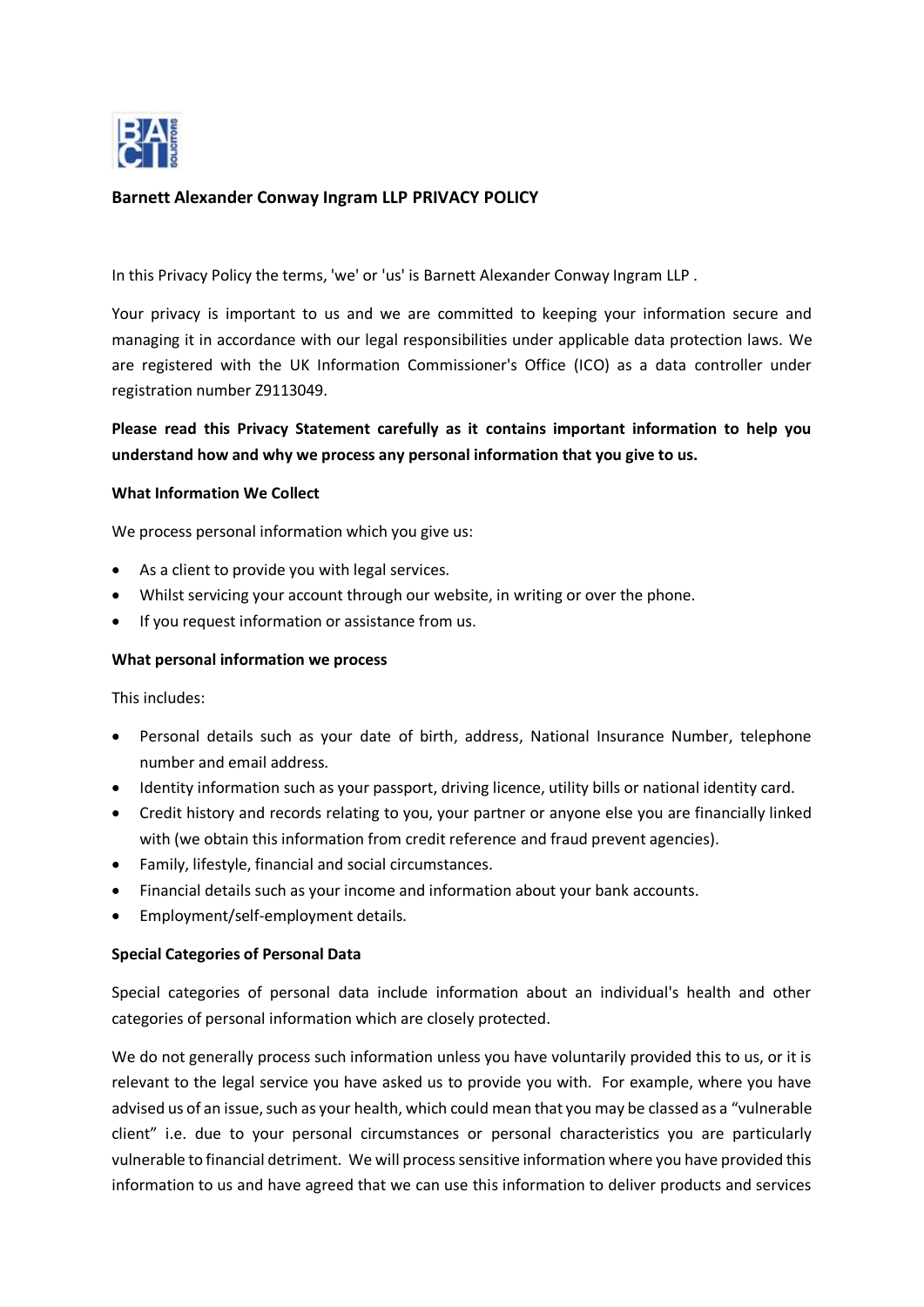to you. Where possible we shall seek to minimise the collection and use of such special categories of personal data.

# **How we use your Information**

We use your information to:

- Provide legal services to you.
- Provide and service your relationship with us.
- Comply with legal obligations for the prevention of financial crime and money laundering.

We will process your information in order to meet our contractual obligations to you, where we have a legitimate interest to do so, where we are permitted by law or to comply with applicable laws and regulation.

| <b>PURPOSE</b>                                                                 | <b>EGAL BASIS</b>                                                                                                                                                                                                   |  |  |  |
|--------------------------------------------------------------------------------|---------------------------------------------------------------------------------------------------------------------------------------------------------------------------------------------------------------------|--|--|--|
| <b>Providing a service and internal processing</b>                             |                                                                                                                                                                                                                     |  |  |  |
| To assess your needs and provide you with<br>suitable products and services    | Contractual obligation to provide you with a<br>service, or a proposal including a cost<br>estimate<br>Where special categories of personal data<br>D<br>are processed, these are necessary to assess<br>your needs |  |  |  |
| To service and administer your matter including<br>billing                     | Legitimate interests to provide and manage<br>the service                                                                                                                                                           |  |  |  |
| To verify the identity of our clients                                          | To comply with legal obligations to prevent<br>money laundering                                                                                                                                                     |  |  |  |
| To confirm, update and improve our client .<br>records                         | To comply with legal obligations in the Data<br>Protection legislation                                                                                                                                              |  |  |  |
| To provide you with any information on the<br>services that you have requested | To meet our contractual obligation to<br>provide information on the services you<br>have requested                                                                                                                  |  |  |  |
| <b>Relationship Management</b>                                                 |                                                                                                                                                                                                                     |  |  |  |
| To manage and develop our relationship with<br>you                             | Legitimate interest to service your matter<br>and improve our service to you                                                                                                                                        |  |  |  |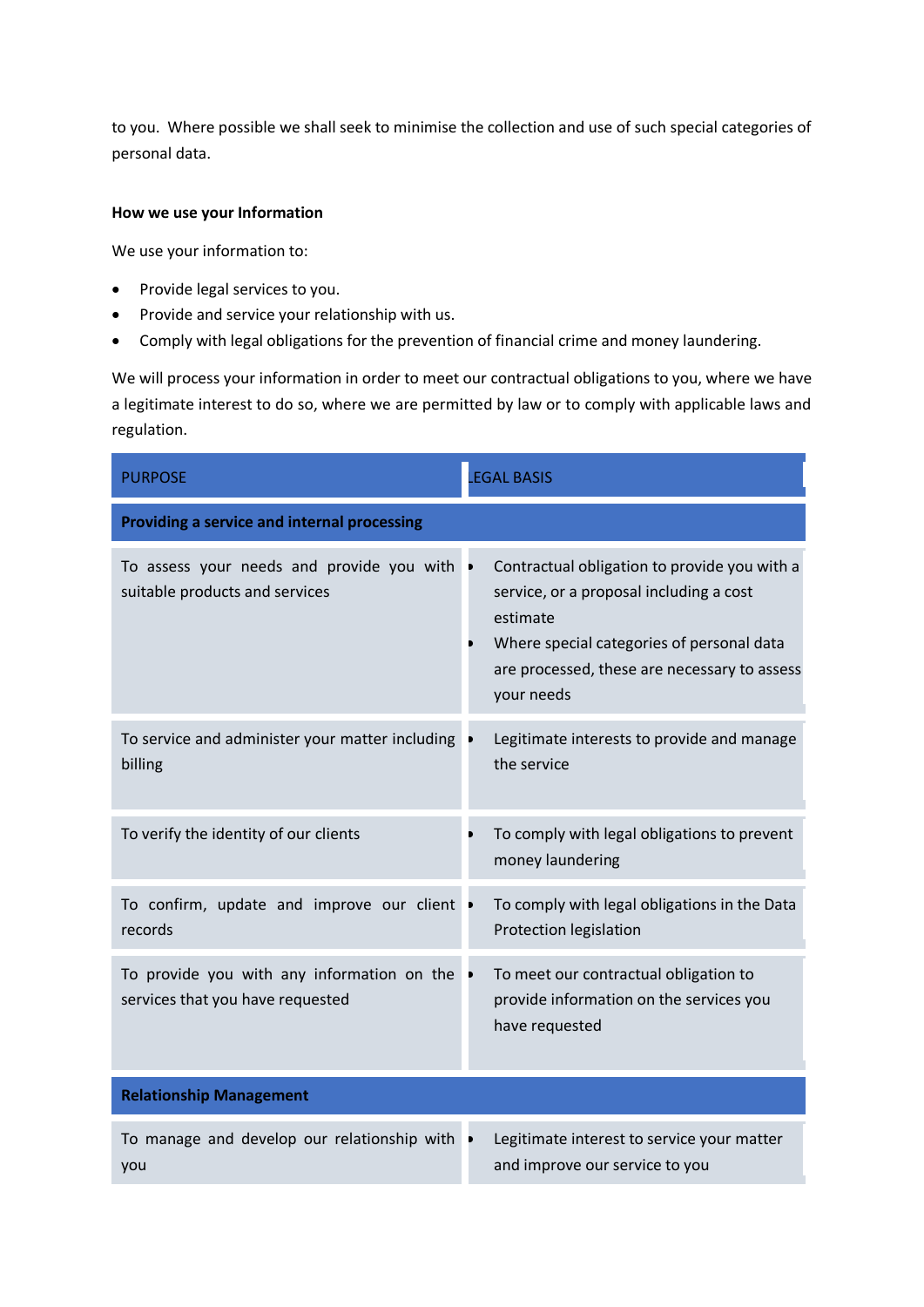| To inform you of products and services that may •<br>be of interest to you, where you have chosen to<br>be made aware of this | With your consent                                                                             |  |
|-------------------------------------------------------------------------------------------------------------------------------|-----------------------------------------------------------------------------------------------|--|
| <b>Training and development</b>                                                                                               |                                                                                               |  |
| For training purposes and to improve our service<br>to you                                                                    | Legitimate interests to improve our services<br>and develop our employees                     |  |
| <b>Complying with Legal Obligations</b>                                                                                       |                                                                                               |  |
| To prevent, investigate and prosecute crime,<br>fraud and money laundering                                                    | To comply with legal obligations for<br>prevention of financial crime and money<br>laundering |  |
| For auditing purpose                                                                                                          | To comply with our legitimate interest to<br>conduct audits                                   |  |
| If we are obliged to disclose information by<br>reason of any law, regulation or court order                                  | To comply with legal obligations                                                              |  |
| <b>Other</b>                                                                                                                  |                                                                                               |  |
| To transfer information to any entity which may<br>acquire rights in us                                                       | Legitimate interests for commercial<br>interests                                              |  |
| For any other purpose to which you agree.                                                                                     | With your consent                                                                             |  |

# **How we retain your personal information**

We will retain your personal information in accordance with applicable laws. We will take reasonable steps to destroy or anonymise personal information we no longer need for the purposes we have set out above.

Our retention periods are:

**Type of personal Information Retention Period**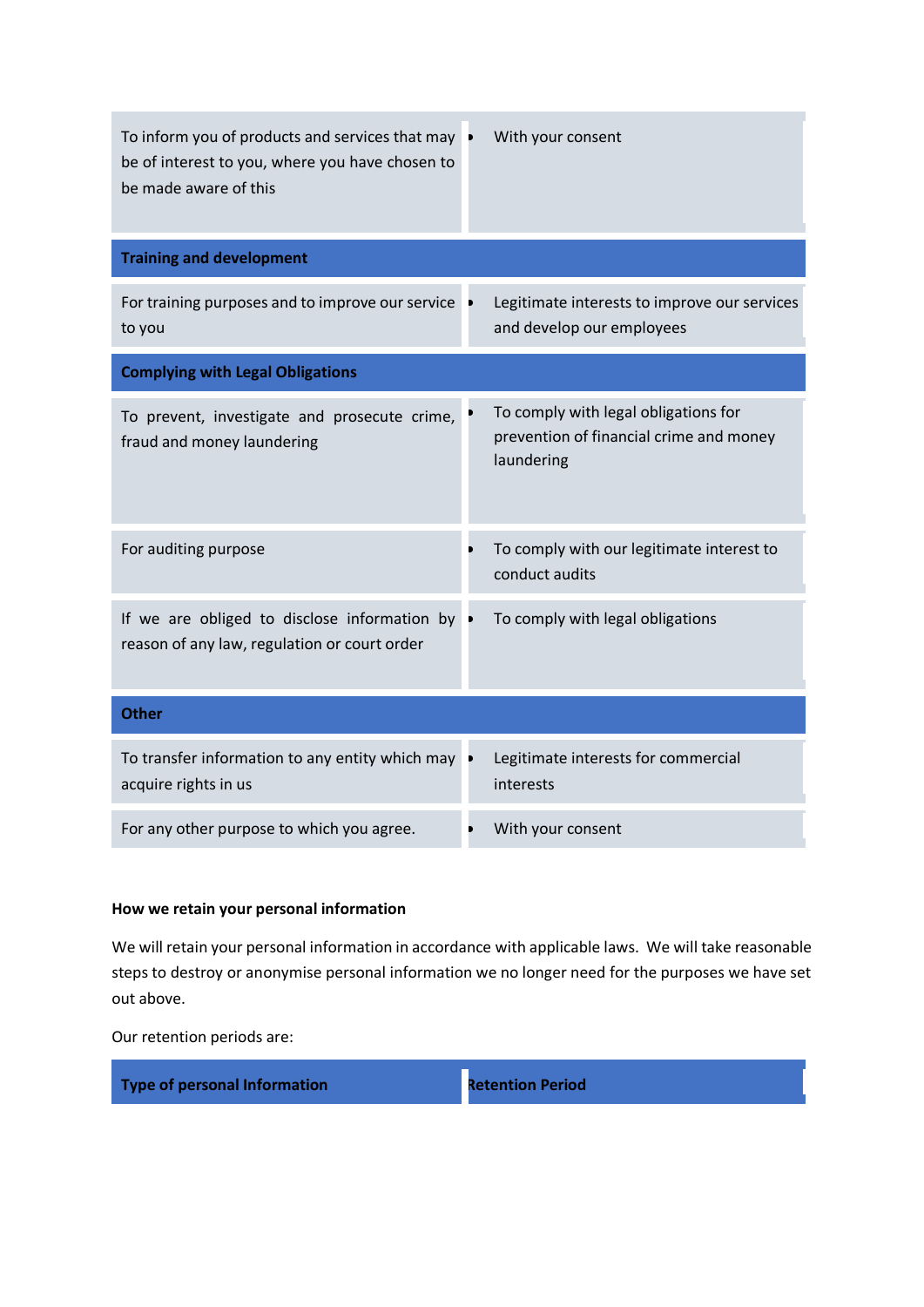| General personal data which includes your<br>normal personal data, personal identity and<br>personal financial data                                                                                                                          | D         | 6 years after the end of our business<br>relationship with you, or the end of your<br>matter which ever comes later |
|----------------------------------------------------------------------------------------------------------------------------------------------------------------------------------------------------------------------------------------------|-----------|---------------------------------------------------------------------------------------------------------------------|
| Client Due Diligence Material which includes<br>copies of your Passport, Drivers Licence, Bank<br>Statements and any associated documents and<br>explanations you have given to us to prevent<br>fraud, financial crime and money laundering | $\bullet$ | 5 years after the end of our business<br>relationship with you, or the end of your<br>matter which ever comes later |
| Special categories of personal data                                                                                                                                                                                                          |           | 6 years after the end of our relationship with<br>you                                                               |

# **How we share your information**

Where necessary or required we share information with:

- Regulatory authorities to comply with our legal obligations.
- Credit reference agencies to check your identity in accordance with our legal obligations.
- Property Search Companies to identify any issues that might influence your decision to buy or sell a property.
- Insurers for the purpose of providing you with appropriate financial cover for an identified insurable risk, or in connection with any claim made by you against us.
- Property Agents, Brokers, Lenders, other Solicitors involved in your transaction representing other party(ies) in your matter to enable them and us to fulfil our obligations to you.
- Government Departments such as HMRC, Companies House, Probate Registry, Court of Protection or HM Land Registry to fulfil your and our legal obligations.
- Experts and Barristers required to work on your matter.
- Our Auditors and external assessment bodies to achieve and maintain any Regulatory or Quality Assurance Standards and accreditations which meet our legal obligations and enable us to provide quality legal services to you.

### **Information Security**

We invest appropriate resources to protect your personal information, from loss, misuse, unauthorised access, modification or disclosure. However, no internet-based site can be 100% secure and we cannot be held responsible for unauthorised or unintended access that is beyond our control.

### **Updates**

We will keep this Privacy Policy under review and make updates from time to time. Any minor changes to this Privacy Statement will be posted on this page and we will communicate any major changes to you.